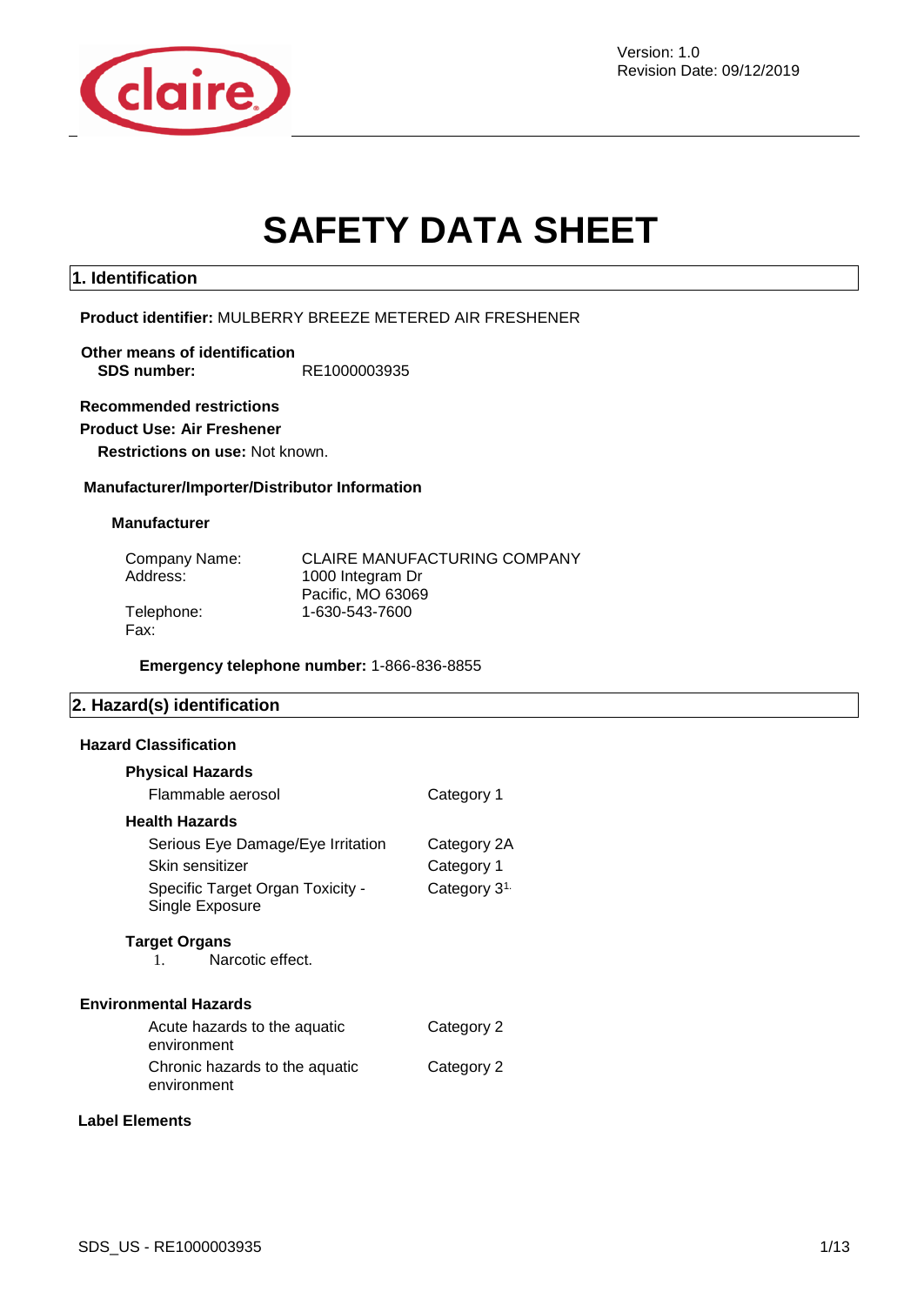

**Hazard Symbol:** 

| <b>Signal Word:</b>                           | Danger                                                                                                                                                                                                                                                                                                                                                                                                                                                                                                                                                |
|-----------------------------------------------|-------------------------------------------------------------------------------------------------------------------------------------------------------------------------------------------------------------------------------------------------------------------------------------------------------------------------------------------------------------------------------------------------------------------------------------------------------------------------------------------------------------------------------------------------------|
| <b>Hazard Statement:</b>                      | Extremely flammable aerosol.<br>Causes serious eye irritation.<br>May cause an allergic skin reaction.<br>May cause drowsiness or dizziness.<br>Toxic to aquatic life with long lasting effects.                                                                                                                                                                                                                                                                                                                                                      |
| <b>Precautionary</b><br><b>Statements</b>     |                                                                                                                                                                                                                                                                                                                                                                                                                                                                                                                                                       |
| <b>Prevention:</b>                            | Keep away from heat, hot surfaces, sparks, open flames and other ignition<br>sources. No smoking. Do not spray on an open flame or other ignition<br>source. Do not pierce or burn, even after use. Wash thoroughly after<br>handling. Wear protective gloves/protective clothing/eye protection/face<br>protection. Avoid breathing dust/fume/gas/mist/vapors/spray. Contaminated<br>work clothing should not be allowed out of the workplace. Use only outdoors<br>or in a well-ventilated area. Avoid release to the environment.                  |
| <b>Response:</b>                              | IF INHALED: Remove person to fresh air and keep comfortable for<br>breathing. IF IN EYES: Rinse cautiously with water for several minutes.<br>Remove contact lenses, if present and easy to do. Continue rinsing. If eye<br>irritation persists: Get medical advice/attention. IF ON SKIN: Wash with<br>plenty of water/ If skin irritation or rash occurs: Get medical<br>advice/attention. Call a POISON CENTER/doctor if you feel unwell. Specific<br>treatment (see on this label). Wash contaminated clothing before reuse.<br>Collect spillage. |
| Storage:                                      | Protect from sunlight. Do not expose to temperatures exceeding<br>50°C/122°F. Store in a well-ventilated place. Keep container tightly closed.<br>Store locked up.                                                                                                                                                                                                                                                                                                                                                                                    |
| Disposal:                                     | Dispose of contents/container to an appropriate treatment and disposal<br>facility in accordance with applicable laws and regulations, and product<br>characteristics at time of disposal.                                                                                                                                                                                                                                                                                                                                                            |
| Hazard(s) not otherwise<br>classified (HNOC): | None.                                                                                                                                                                                                                                                                                                                                                                                                                                                                                                                                                 |

### **3. Composition/information on ingredients**

### **Mixtures**

| <b>Chemical Identity</b> | <b>CAS number</b> | Content in percent $(\%)^*$ |
|--------------------------|-------------------|-----------------------------|
| 2-Propanone              | 67-64-1           | 50 - <100%                  |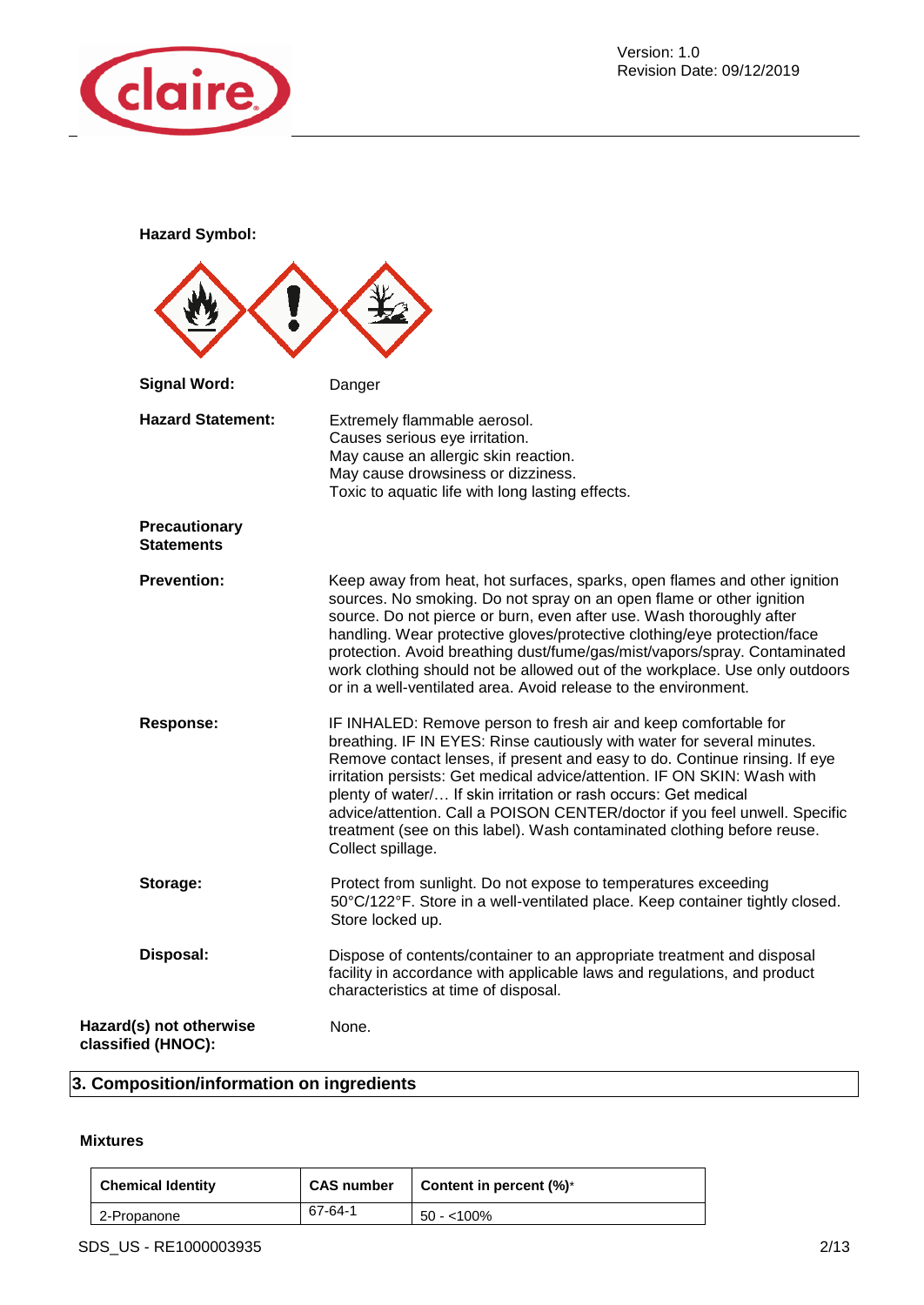

| Propane                                                       | 74-98-6   | $10 - 20%$  |
|---------------------------------------------------------------|-----------|-------------|
| <b>Butane</b>                                                 | 106-97-8  | $10 - 20%$  |
| Oils, orange, sweet                                           | 8008-57-9 | $1 - 5\%$   |
| <b>Proprietary Fragrance</b>                                  |           | $0.1 - 1\%$ |
| 2-Oxiranecarboxylic acid, 3-<br>methyl-3-phenyl-, ethyl ester | 77-83-8   | $0.1 - 1\%$ |
| Cyclohexanepropanoic acid, 2-<br>propen-1-yl ester            | 2705-87-5 | $0.1 - 1\%$ |

\* All concentrations are percent by weight unless ingredient is a gas. Gas concentrations are in percent by volume.

| 4. First-aid measures                                         |                                                                                                                                                                                                                                                                                                    |
|---------------------------------------------------------------|----------------------------------------------------------------------------------------------------------------------------------------------------------------------------------------------------------------------------------------------------------------------------------------------------|
| Ingestion:                                                    | Call a POISON CENTER/doctor if you feel unwell. Rinse mouth.                                                                                                                                                                                                                                       |
| Inhalation:                                                   | Move to fresh air.                                                                                                                                                                                                                                                                                 |
| <b>Skin Contact:</b>                                          | If skin irritation occurs: Get medical advice/attention. Destroy or thoroughly<br>clean contaminated shoes. Immediately remove contaminated clothing and<br>shoes and wash skin with soap and plenty of water. If skin irritation or an<br>allergic skin reaction develops, get medical attention. |
| Eye contact:                                                  | Immediately flush with plenty of water for at least 15 minutes. If easy to do,<br>remove contact lenses. Get medical attention.                                                                                                                                                                    |
| Most important symptoms/effects, acute and delayed            |                                                                                                                                                                                                                                                                                                    |
| <b>Symptoms:</b>                                              | No data available.                                                                                                                                                                                                                                                                                 |
| Hazards:                                                      | No data available.                                                                                                                                                                                                                                                                                 |
|                                                               | Indication of immediate medical attention and special treatment needed                                                                                                                                                                                                                             |
| <b>Treatment:</b>                                             | No data available.                                                                                                                                                                                                                                                                                 |
| 5. Fire-fighting measures                                     |                                                                                                                                                                                                                                                                                                    |
| <b>General Fire Hazards:</b>                                  | Use water spray to keep fire-exposed containers cool. Fight fire from a<br>protected location. Move containers from fire area if you can do so without<br>risk.                                                                                                                                    |
| Suitable (and unsuitable) extinguishing media                 |                                                                                                                                                                                                                                                                                                    |
| <b>Suitable extinguishing</b><br>media:                       | Use fire-extinguishing media appropriate for surrounding materials.                                                                                                                                                                                                                                |
| <b>Unsuitable extinguishing</b><br>media:                     | Do not use water jet as an extinguisher, as this will spread the fire.                                                                                                                                                                                                                             |
| Specific hazards arising from<br>the chemical:                | Vapors may travel considerable distance to a source of ignition and flash<br>back.                                                                                                                                                                                                                 |
| Special protective equipment and precautions for firefighters |                                                                                                                                                                                                                                                                                                    |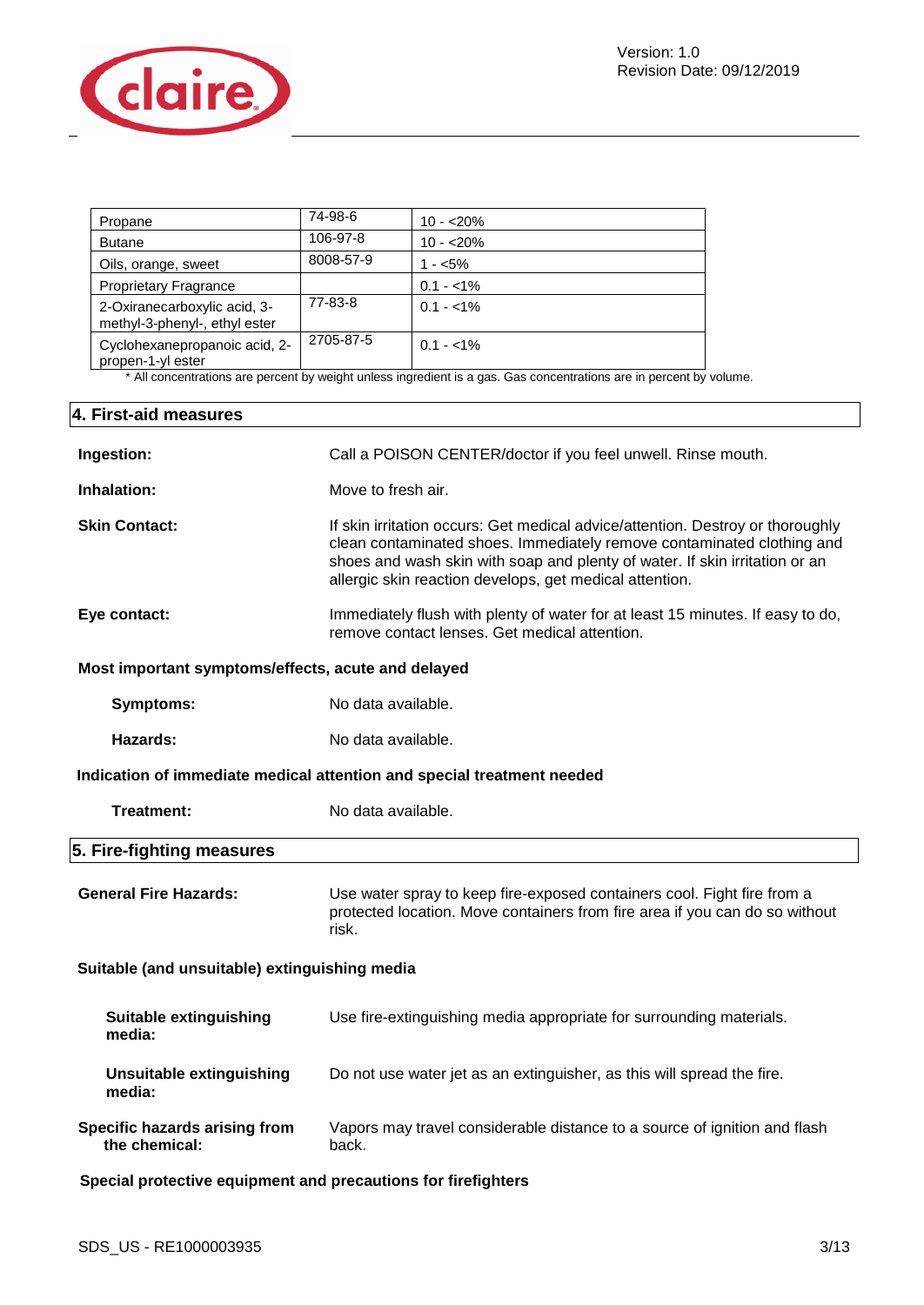

| <b>Special firefighting</b><br>procedures:                                        | No data available.                                                                                                                                                                                                                                                                                                                                                |  |
|-----------------------------------------------------------------------------------|-------------------------------------------------------------------------------------------------------------------------------------------------------------------------------------------------------------------------------------------------------------------------------------------------------------------------------------------------------------------|--|
| <b>Special protective equipment</b><br>for fire-fighters:                         | Firefighters must use standard protective equipment including flame<br>retardant coat, helmet with face shield, gloves, rubber boots, and in<br>enclosed spaces, SCBA.                                                                                                                                                                                            |  |
| 6. Accidental release measures                                                    |                                                                                                                                                                                                                                                                                                                                                                   |  |
| <b>Personal precautions,</b><br>protective equipment and<br>emergency procedures: | Ventilate closed spaces before entering them. ELIMINATE all ignition<br>sources (no smoking, flares, sparks or flames in immediate area). Keep<br>upwind. See Section 8 of the SDS for Personal Protective Equipment. Do<br>not touch damaged containers or spilled material unless wearing<br>appropriate protective clothing. Keep unauthorized personnel away. |  |
| <b>Methods and material for</b><br>containment and cleaning<br>up:                | Absorb spill with vermiculite or other inert material, then place in a container<br>for chemical waste                                                                                                                                                                                                                                                            |  |
| <b>Notification Procedures:</b>                                                   | Prevent entry into waterways, sewer, basements or confined areas. Stop<br>the flow of material, if this is without risk. ELIMINATE all ignition sources<br>(no smoking, flares, sparks or flames in immediate area). Stop leak if you<br>can do so without risk.                                                                                                  |  |
| <b>Environmental Precautions:</b>                                                 | Avoid release to the environment. Prevent further leakage or spillage if safe<br>to do so. Do not contaminate water sources or sewer.                                                                                                                                                                                                                             |  |
| 7. Handling and storage                                                           |                                                                                                                                                                                                                                                                                                                                                                   |  |
| Precautions for safe handling:                                                    | Avoid contact with eyes. Wash hands thoroughly after handling. Keep away<br>from heat, hot surfaces, sparks, open flames and other ignition sources. No<br>smoking. Do not spray on an open flame or other ignition source. Do not<br>pierce or burn, even after use. Avoid contact with eyes, skin, and clothing.                                                |  |
| <b>Conditions for safe storage,</b><br>including any<br>incompatibilities:        | Pressurized container: protect from sunlight and do not expose to<br>temperatures exceeding 50°C. Do not pierce or burn, even after use.<br>Aerosol Level 3                                                                                                                                                                                                       |  |

### **8. Exposure controls/personal protection**

### **Control Parameters**

### **Occupational Exposure Limits**

| <b>Chemical Identity</b> | <b>Type</b> | <b>Exposure Limit Values</b> | <b>Source</b>                                                                  |
|--------------------------|-------------|------------------------------|--------------------------------------------------------------------------------|
| 2-Propanone              | <b>STEL</b> | 1,000 ppm 2,400 mg/m3        | US. OSHA Table Z-1-A (29 CFR 1910.1000)<br>(1989)                              |
|                          | PEL         | 1,000 ppm 2,400 mg/m3        | US. OSHA Table Z-1 Limits for Air<br>Contaminants (29 CFR 1910.1000) (02 2006) |
|                          | <b>TWA</b>  | $250$ ppm                    | US. ACGIH Threshold Limit Values (03 2015)                                     |
|                          | <b>TWA</b>  | 1,800 mg/m3<br>750 ppm       | US. OSHA Table Z-1-A (29 CFR 1910.1000)<br>(1989)                              |
|                          | <b>STEL</b> | 500 ppm                      | US. ACGIH Threshold Limit Values (03 2015)                                     |
|                          | <b>REL</b>  | 590 mg/m3<br>$250$ ppm       | US. NIOSH: Pocket Guide to Chemical<br>Hazards (2005)                          |
| Propane                  | <b>REL</b>  | 1,800 mg/m3<br>$1,000$ ppm   | US. NIOSH: Pocket Guide to Chemical<br>Hazards (2005)                          |
|                          | PEL         | 1,800 mg/m3<br>$1.000$ ppm   | US. OSHA Table Z-1 Limits for Air                                              |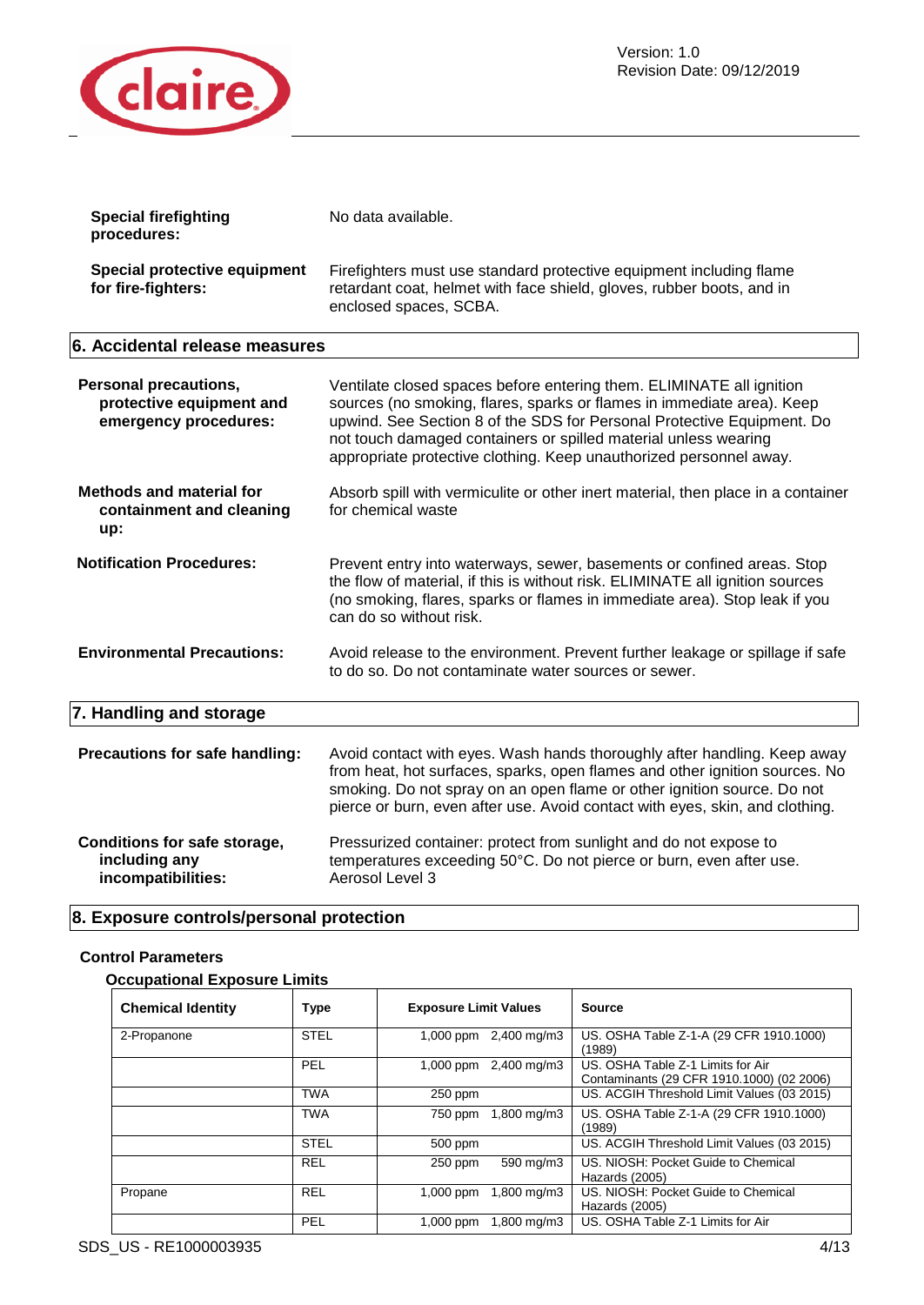

|                                                            |             |           |                         | Contaminants (29 CFR 1910.1000) (02 2006)  |
|------------------------------------------------------------|-------------|-----------|-------------------------|--------------------------------------------|
|                                                            | TWA         | 1,000 ppm | 1,800 mg/m3             | US. OSHA Table Z-1-A (29 CFR 1910.1000)    |
|                                                            |             |           |                         | (1989)                                     |
| <b>Butane</b>                                              | <b>REL</b>  | 800 ppm   | $1,900 \,\mathrm{mg/m}$ | US. NIOSH: Pocket Guide to Chemical        |
|                                                            |             |           |                         | Hazards (2005)                             |
|                                                            | <b>STEL</b> | 1,000 ppm |                         | US. ACGIH Threshold Limit Values (03 2018) |
|                                                            | TWA         | 800 ppm   | $1,900 \,\mathrm{mg/m}$ | US. OSHA Table Z-1-A (29 CFR 1910.1000)    |
|                                                            |             |           |                         | (1989)                                     |
| Ethanol, 2,2',2"-nitrilotris-                              | TWA         |           | $5 \,\mathrm{mq/m}$ 3   | US. ACGIH Threshold Limit Values (2008)    |
| Acetic acid ethyl ester                                    | TWA         | 400 ppm   |                         | US. ACGIH Threshold Limit Values (2008)    |
|                                                            | TWA         | $400$ ppm | $1,400 \,\mathrm{mg/m}$ | US. OSHA Table Z-1-A (29 CFR 1910.1000)    |
|                                                            |             |           |                         | (1989)                                     |
|                                                            | <b>REL</b>  | $400$ ppm | 1,400 mg/m3             | US. NIOSH: Pocket Guide to Chemical        |
|                                                            |             |           |                         | Hazards (2005)                             |
|                                                            | PEL         | $400$ ppm | $1,400 \,\mathrm{mg/m}$ | US. OSHA Table Z-1 Limits for Air          |
|                                                            |             |           |                         | Contaminants (29 CFR 1910.1000) (02 2006)  |
| Ethanol, 2,2'-iminobis-                                    | <b>REL</b>  | 3 ppm     | $15 \text{ mg/m}$       | US. NIOSH: Pocket Guide to Chemical        |
|                                                            |             |           |                         | Hazards (2005)                             |
|                                                            | <b>TWA</b>  | 3 ppm     | $15 \text{ mg/m}$       | US. OSHA Table Z-1-A (29 CFR 1910.1000)    |
|                                                            |             |           |                         | (1989)                                     |
| Ethanol, 2,2'-iminobis- -<br>Inhalable fraction and vapor. | <b>TWA</b>  |           | 1 mg/m $3$              | US. ACGIH Threshold Limit Values (2009)    |

### **Biological Limit Values**

| <b>Chemical Identity</b>      | <b>Exposure Limit Values</b> | Source              |
|-------------------------------|------------------------------|---------------------|
| 2-Propanone (acetone:         | 25 mg/l (Urine)              | ACGIH BEL (03 2015) |
| Sampling time: End of shift.) |                              |                     |

#### Appropriate Engineering No data available. **Controls**

### **Individual protection measures, such as personal protective equipment**

| <b>General information:</b>                       | Provide easy access to water supply and eye wash facilities. Good general<br>ventilation (typically 10 air changes per hour) should be used. Ventilation<br>rates should be matched to conditions. If applicable, use process<br>enclosures, local exhaust ventilation, or other engineering controls to<br>maintain airborne levels below recommended exposure limits. If exposure<br>limits have not been established, maintain airborne levels to an acceptable<br>level. If exposure limits have not been established, maintain airborne levels<br>to an acceptable level. |
|---------------------------------------------------|--------------------------------------------------------------------------------------------------------------------------------------------------------------------------------------------------------------------------------------------------------------------------------------------------------------------------------------------------------------------------------------------------------------------------------------------------------------------------------------------------------------------------------------------------------------------------------|
| <b>Eye/face protection:</b>                       | Wear safety glasses with side shields (or goggles).                                                                                                                                                                                                                                                                                                                                                                                                                                                                                                                            |
| <b>Skin Protection</b><br><b>Hand Protection:</b> | No data available.                                                                                                                                                                                                                                                                                                                                                                                                                                                                                                                                                             |
| Other:                                            | Wear chemical-resistant gloves, footwear, and protective clothing<br>appropriate for the risk of exposure. Contact health and safety professional<br>or manufacturer for specific information.                                                                                                                                                                                                                                                                                                                                                                                 |
| <b>Respiratory Protection:</b>                    | In case of inadequate ventilation use suitable respirator. Seek advice from<br>local supervisor.                                                                                                                                                                                                                                                                                                                                                                                                                                                                               |
| <b>Hygiene measures:</b>                          | Avoid contact with eyes. Observe good industrial hygiene practices. When<br>using do not smoke. Contaminated work clothing should not be allowed out<br>of the workplace. Avoid contact with skin.                                                                                                                                                                                                                                                                                                                                                                             |

### **9. Physical and chemical properties**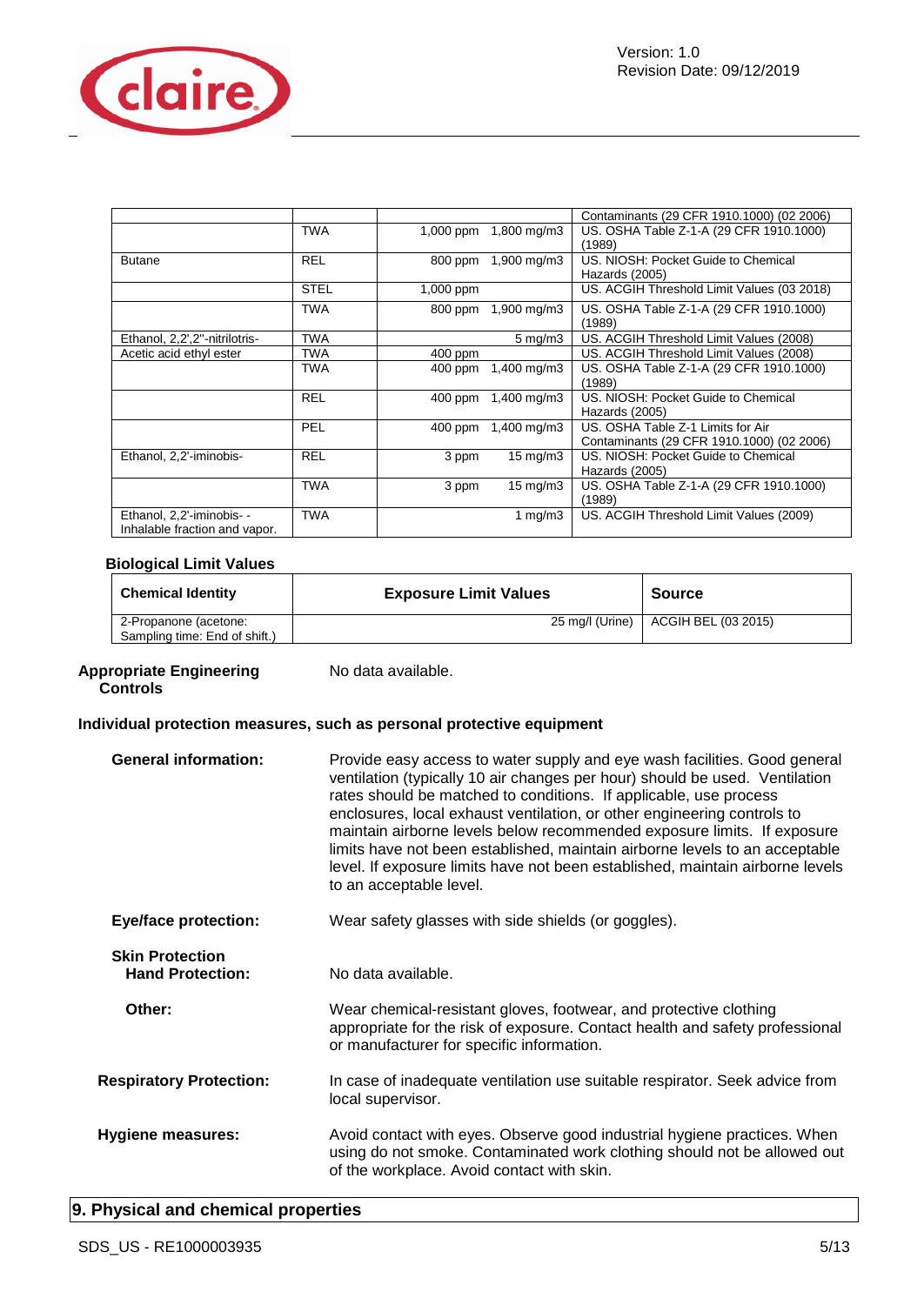

#### **Appearance**

| <b>Physical state:</b>                                | liquid                              |
|-------------------------------------------------------|-------------------------------------|
| Form:                                                 | Spray Aerosol                       |
| Color:                                                | No data available.                  |
| Odor:                                                 | No data available.                  |
| <b>Odor threshold:</b>                                | No data available.                  |
| pH:                                                   | No data available.                  |
| <b>Melting point/freezing point:</b>                  | No data available.                  |
| Initial boiling point and boiling range:              | No data available.                  |
| <b>Flash Point:</b>                                   | $-104.44 °C$                        |
| <b>Evaporation rate:</b>                              | No data available.                  |
| Flammability (solid, gas):                            | No data available.                  |
| Upper/lower limit on flammability or explosive limits |                                     |
| Flammability limit - upper (%):                       | No data available.                  |
| Flammability limit - lower (%):                       | No data available.                  |
| Explosive limit - upper (%):                          | No data available.                  |
| Explosive limit - lower (%):                          | No data available.                  |
| Vapor pressure:                                       | 3,102.6408 - 4,481.5922 hPa (20 °C) |
| Vapor density:                                        | No data available.                  |
| Density:                                              | No data available.                  |
| <b>Relative density:</b>                              | No data available.                  |
| Solubility(ies)                                       |                                     |
| <b>Solubility in water:</b>                           | No data available.                  |
| Solubility (other):                                   | No data available.                  |
| Partition coefficient (n-octanol/water):              | No data available.                  |
| Auto-ignition temperature:                            | No data available.                  |
| <b>Decomposition temperature:</b>                     | No data available.                  |
| <b>Viscosity:</b>                                     | No data available.                  |

### **10. Stability and reactivity**

| <b>Reactivity:</b>                                 | No data available.                          |
|----------------------------------------------------|---------------------------------------------|
| <b>Chemical Stability:</b>                         | Material is stable under normal conditions. |
| <b>Possibility of hazardous</b><br>reactions:      | No data available.                          |
| Conditions to avoid:                               | Avoid heat or contamination.                |
| <b>Incompatible Materials:</b>                     | No data available.                          |
| <b>Hazardous Decomposition</b><br><b>Products:</b> | No data available.                          |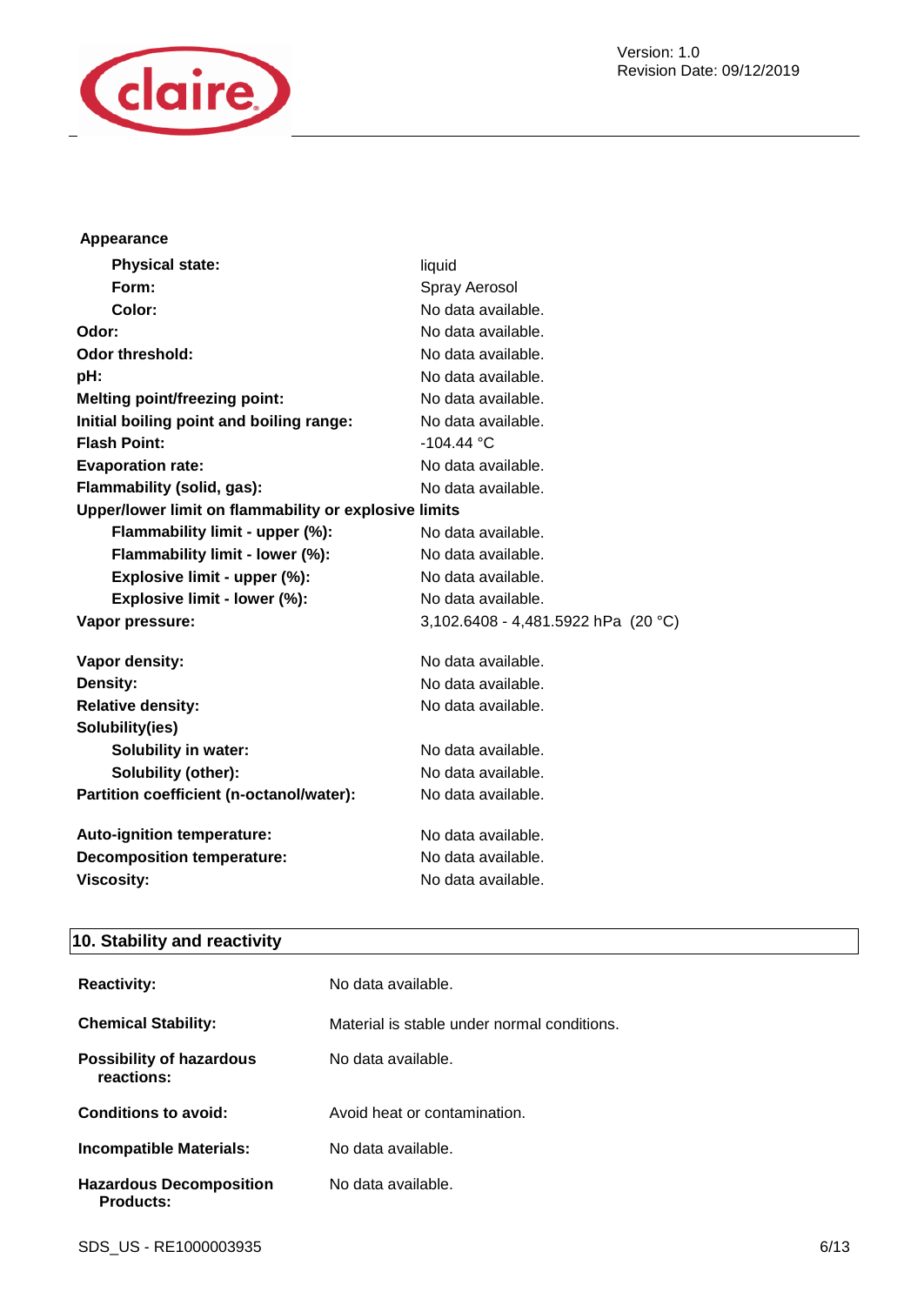

### **11. Toxicological information**

| Information on likely routes of exposure<br>Inhalation:                                                     | No data available.                                         |  |
|-------------------------------------------------------------------------------------------------------------|------------------------------------------------------------|--|
| <b>Skin Contact:</b>                                                                                        | No data available.                                         |  |
| Eye contact:                                                                                                | No data available.                                         |  |
| Ingestion:                                                                                                  | No data available.                                         |  |
| Symptoms related to the physical, chemical and toxicological characteristics                                |                                                            |  |
| Inhalation:                                                                                                 | No data available.                                         |  |
| <b>Skin Contact:</b>                                                                                        | No data available.                                         |  |
| Eye contact:                                                                                                | No data available.                                         |  |
| Ingestion:                                                                                                  | No data available.                                         |  |
| Information on toxicological effects                                                                        |                                                            |  |
| Acute toxicity (list all possible routes of exposure)                                                       |                                                            |  |
| Oral<br><b>Product:</b>                                                                                     | Not classified for acute toxicity based on available data. |  |
| Dermal<br><b>Product:</b>                                                                                   | Not classified for acute toxicity based on available data. |  |
| <b>Inhalation</b><br><b>Product:</b>                                                                        | Not classified for acute toxicity based on available data. |  |
| <b>Repeated dose toxicity</b><br><b>Product:</b>                                                            | No data available.                                         |  |
| <b>Skin Corrosion/Irritation</b><br><b>Product:</b>                                                         | No data available.                                         |  |
| <b>Serious Eye Damage/Eye Irritation</b><br>Product:                                                        | No data available.                                         |  |
| <b>Respiratory or Skin Sensitization</b><br>Product:                                                        | No data available.                                         |  |
| Carcinogenicity<br><b>Product:</b>                                                                          | No data available.                                         |  |
| IARC Monographs on the Evaluation of Carcinogenic Risks to Humans:<br>No carcinogenic components identified |                                                            |  |
| US. National Toxicology Program (NTP) Report on Carcinogens:<br>No carcinogenic components identified       |                                                            |  |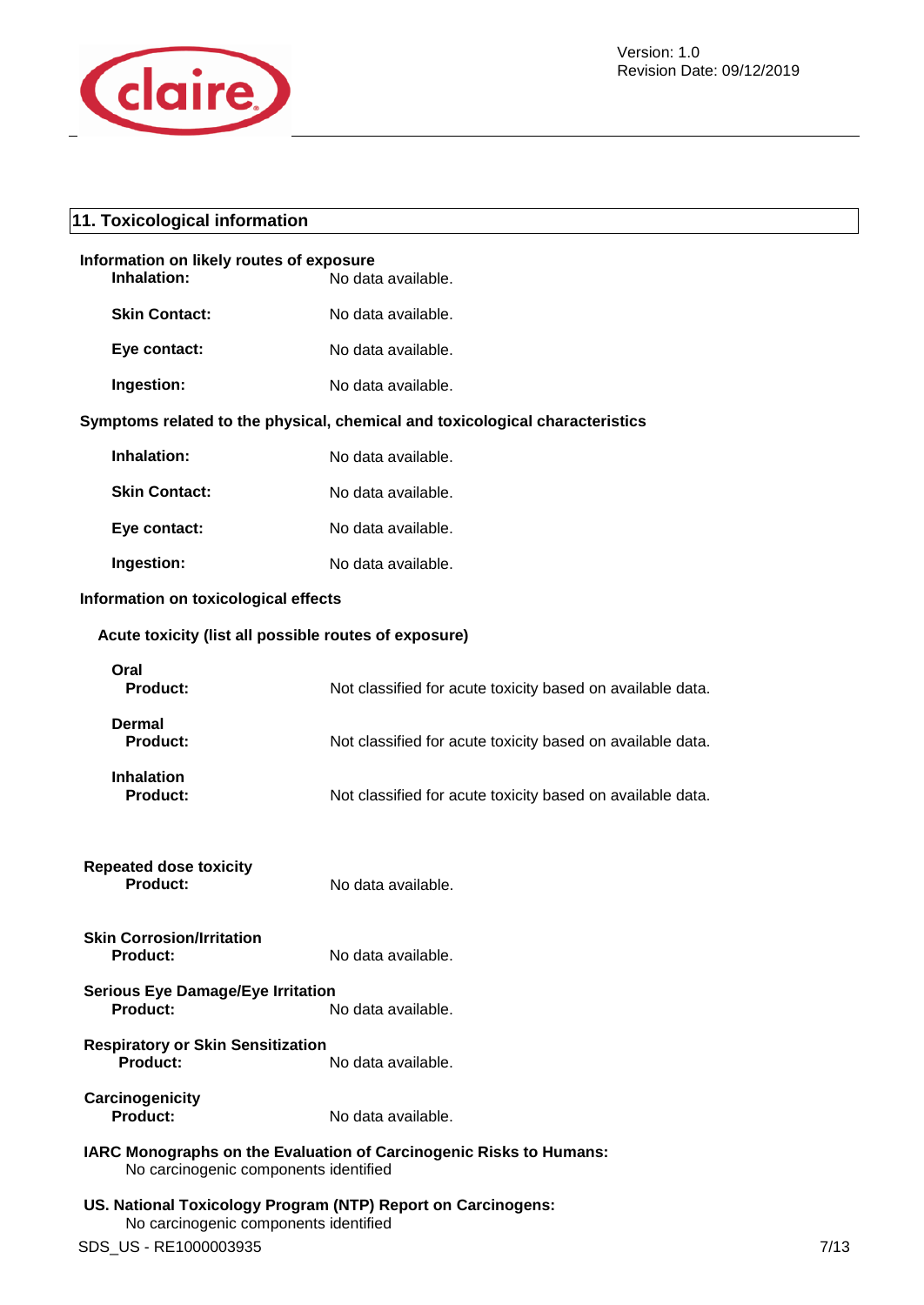

#### **US. OSHA Specifically Regulated Substances (29 CFR 1910.1001-1050):**  No carcinogenic components identified

### **Germ Cell Mutagenicity**

| In vitro<br>Product:                                                  | No data available.                                                 |
|-----------------------------------------------------------------------|--------------------------------------------------------------------|
| In vivo<br>Product:                                                   | No data available.                                                 |
| <b>Reproductive toxicity</b><br>Product:                              | No data available.                                                 |
| Specific Target Organ Toxicity - Single Exposure<br>Product:          | No data available.                                                 |
| <b>Specific Target Organ Toxicity - Repeated Exposure</b><br>Product: | No data available.                                                 |
| <b>Target Organs</b>                                                  | Specific Target Organ Toxicity - Single Exposure: Narcotic effect. |
| <b>Aspiration Hazard</b><br>Product:                                  | No data available.                                                 |

## **Other effects:** No data available.

### **12. Ecological information**

#### **Ecotoxicity:**

#### **Acute hazards to the aquatic environment:**

**Fish** 

No data available.

**Aquatic Invertebrates**  No data available.

#### **Chronic hazards to the aquatic environment:**

| Fish<br>Product:                              | NOEC : Estimated $<$ 1 mg/l |
|-----------------------------------------------|-----------------------------|
| <b>Aquatic Invertebrates</b><br>Product:      | No data available.          |
| <b>Toxicity to Aquatic Plants</b><br>Product: | No data available.          |

### **Persistence and Degradability**

SDS US - RE1000003935 8/13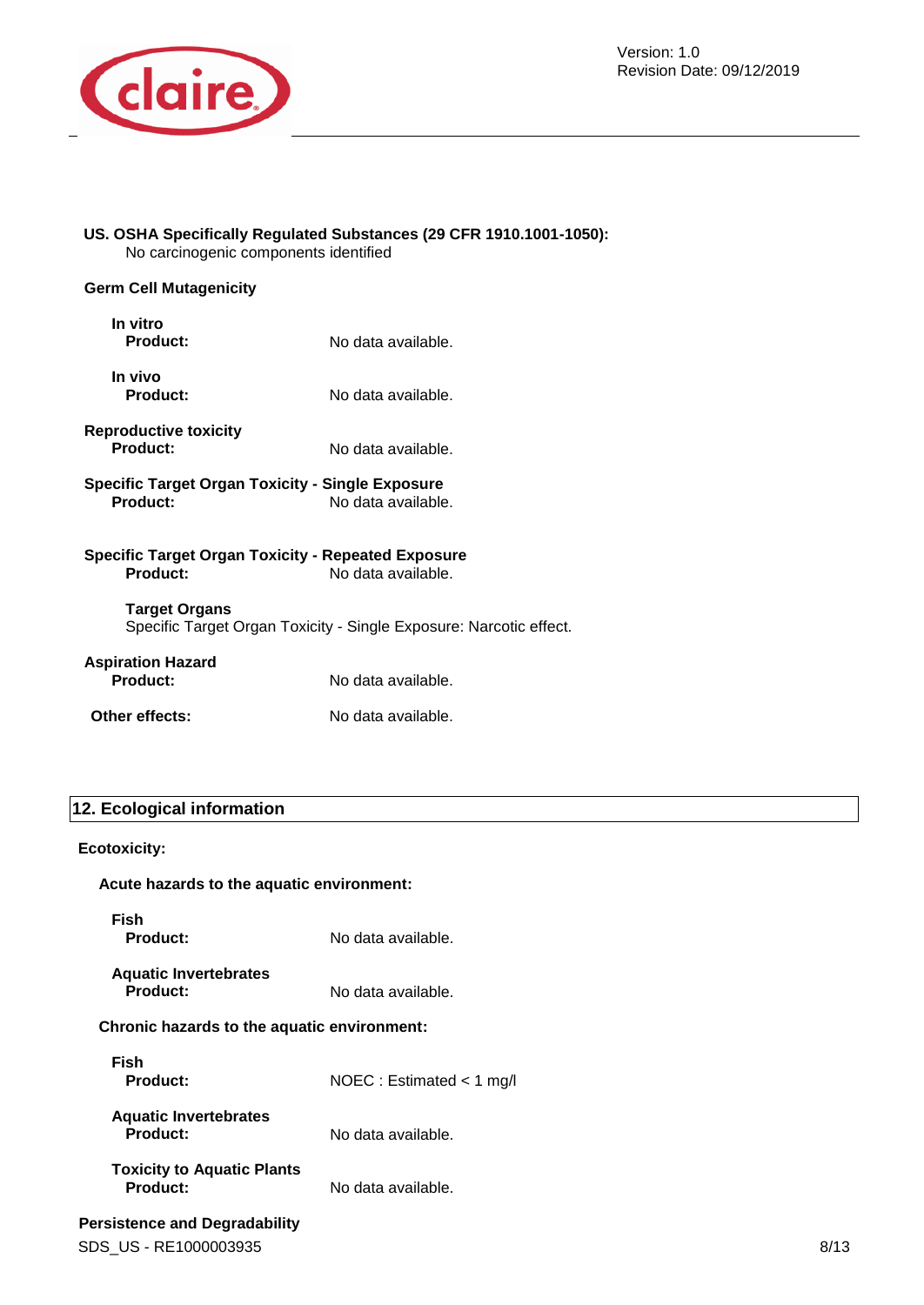

| <b>Biodegradation</b><br>Product:                            | No data available.                                                                     |
|--------------------------------------------------------------|----------------------------------------------------------------------------------------|
|                                                              |                                                                                        |
| <b>BOD/COD Ratio</b>                                         |                                                                                        |
| <b>Product:</b>                                              | No data available.                                                                     |
| <b>Bioaccumulative potential</b>                             |                                                                                        |
| <b>Bioconcentration Factor (BCF)</b>                         |                                                                                        |
| Product:                                                     | No data available.                                                                     |
| Partition Coefficient n-octanol / water (log Kow)            |                                                                                        |
| <b>Product:</b>                                              | No data available.                                                                     |
|                                                              |                                                                                        |
| <b>Mobility in soil:</b>                                     | No data available.                                                                     |
|                                                              | Known or predicted distribution to environmental compartments                          |
| 2-Propanone                                                  | No data available.                                                                     |
| Propane                                                      | No data available.                                                                     |
| <b>Butane</b>                                                | No data available.                                                                     |
|                                                              | No data available.                                                                     |
| Oils, orange, sweet                                          |                                                                                        |
| <b>Proprietary Fragrance</b><br>2-Oxiranecarboxylic acid, 3- | No data available.<br>No data available.                                               |
|                                                              |                                                                                        |
| methyl-3-phenyl-, ethyl                                      |                                                                                        |
| ester                                                        |                                                                                        |
| Cyclohexanepropanoic                                         | No data available.                                                                     |
| acid, 2-propen-1-yl ester                                    |                                                                                        |
| Other adverse effects:                                       | Toxic to aquatic organisms.                                                            |
| 13. Disposal considerations                                  |                                                                                        |
|                                                              |                                                                                        |
| <b>Disposal instructions:</b>                                | Discharge, treatment, or disposal may be subject to national, state, or local<br>laws. |
| <b>Contaminated Packaging:</b>                               | No data available.                                                                     |
| <b>14. Transport information</b>                             |                                                                                        |
|                                                              |                                                                                        |

### **DOT**

| UN Number:<br>UN Proper Shipping Name:<br><b>Transport Hazard Class(es)</b> | UN 1950<br>Aerosols, flammable |
|-----------------------------------------------------------------------------|--------------------------------|
| Class:                                                                      | 21                             |
| $Label(s)$ :                                                                |                                |
| Packing Group:                                                              | Ш                              |
| Marine Pollutant:                                                           | N٥                             |
| <b>Environmental Hazards:</b>                                               | N٥                             |
| Marine Pollutant                                                            | N٥                             |
| Special precautions for user:                                               | Not regulated.                 |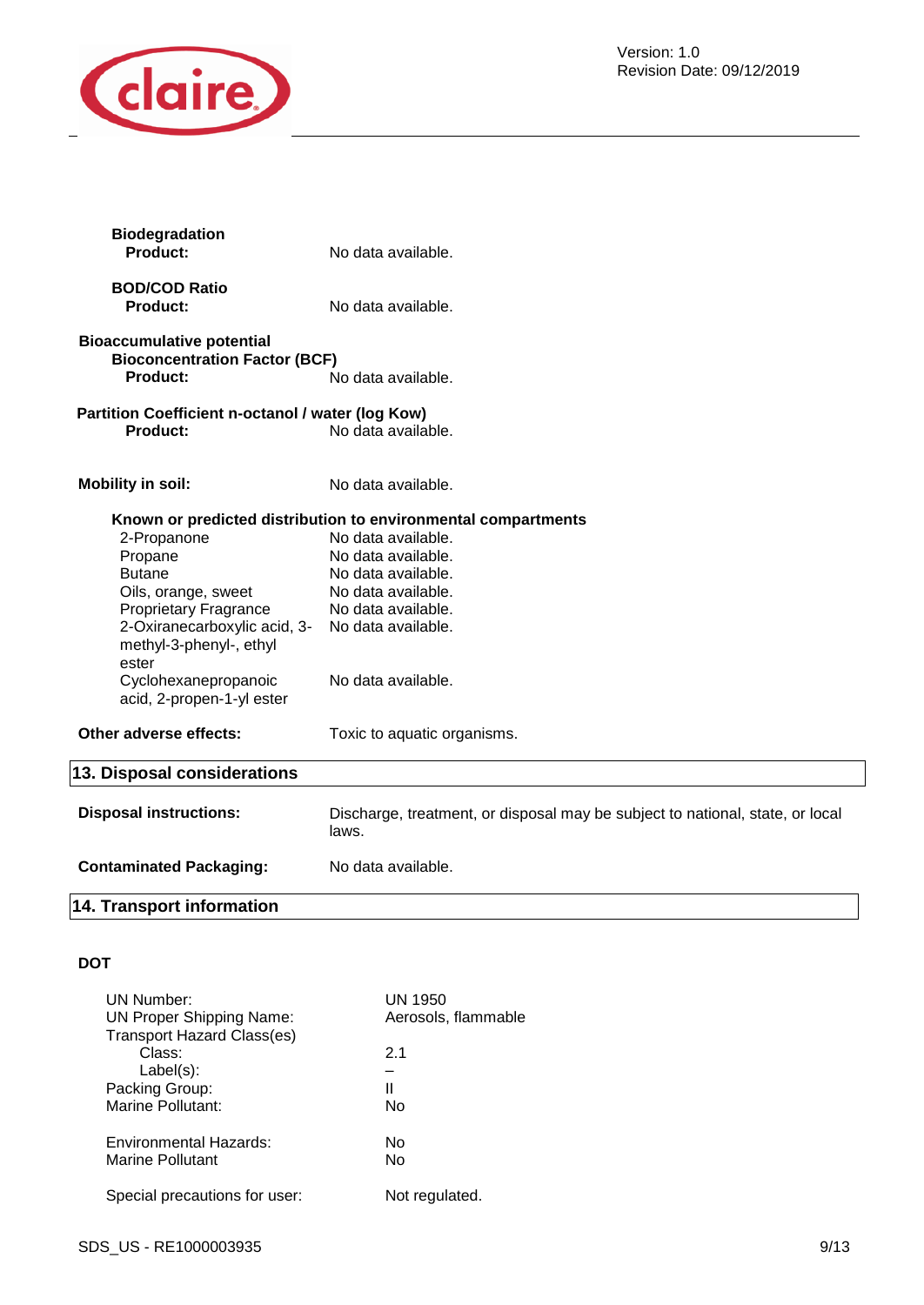

#### **IMDG**

|             | <b>UN Number:</b><br><b>UN Proper Shipping Name:</b><br><b>Transport Hazard Class(es)</b><br>Class:<br>$Label(s)$ :<br>$EmS$ No.:<br>Packing Group: | <b>UN 1950</b><br>Aerosols, flammable<br>2<br>$F-D, S-U$ |
|-------------|-----------------------------------------------------------------------------------------------------------------------------------------------------|----------------------------------------------------------|
|             | Environmental Hazards:<br><b>Marine Pollutant</b><br>Special precautions for user:                                                                  | Yes<br>No<br>Not regulated.                              |
| <b>IATA</b> | UN Number:<br>Proper Shipping Name:<br>Transport Hazard Class(es):<br>Class:<br>$Label(s)$ :<br>Packing Group:                                      | UN 1950<br>Aerosols, flammable<br>2.1                    |
|             | Environmental Hazards:<br><b>Marine Pollutant</b>                                                                                                   | Yes<br>No                                                |
|             | Special precautions for user:<br>Cargo aircraft only:                                                                                               | Not regulated.<br>Allowed.                               |
|             |                                                                                                                                                     |                                                          |

### **15. Regulatory information**

#### **US Federal Regulations**

**Restrictions on use:** Not known.

#### **TSCA Section 12(b) Export Notification (40 CFR 707, Subpt. D) US. OSHA Specifically Regulated Substances (29 CFR 1910.1001-1050)**  None present or none present in regulated quantities.

### **CERCLA Hazardous Substance List (40 CFR 302.4):**

| <b>Chemical Identity</b>   | <b>Reportable quantity</b> |
|----------------------------|----------------------------|
| 2-Propanone                | lbs. 5000                  |
| Propane                    | Ibs. 100                   |
| <b>Butane</b>              | Ibs. 100                   |
| Butanoic acid, ethyl ester | Ibs. 100                   |
| Acetic acid ethyl ester    | lbs. 5000                  |
| Ethanol, 2,2'-iminobis-    | Ibs. 100                   |

### **Superfund Amendments and Reauthorization Act of 1986 (SARA)**

#### **Hazard categories**

Fire Hazard Immediate (Acute) Health Hazards Flammable aerosol Serious Eye Damage/Eye Irritation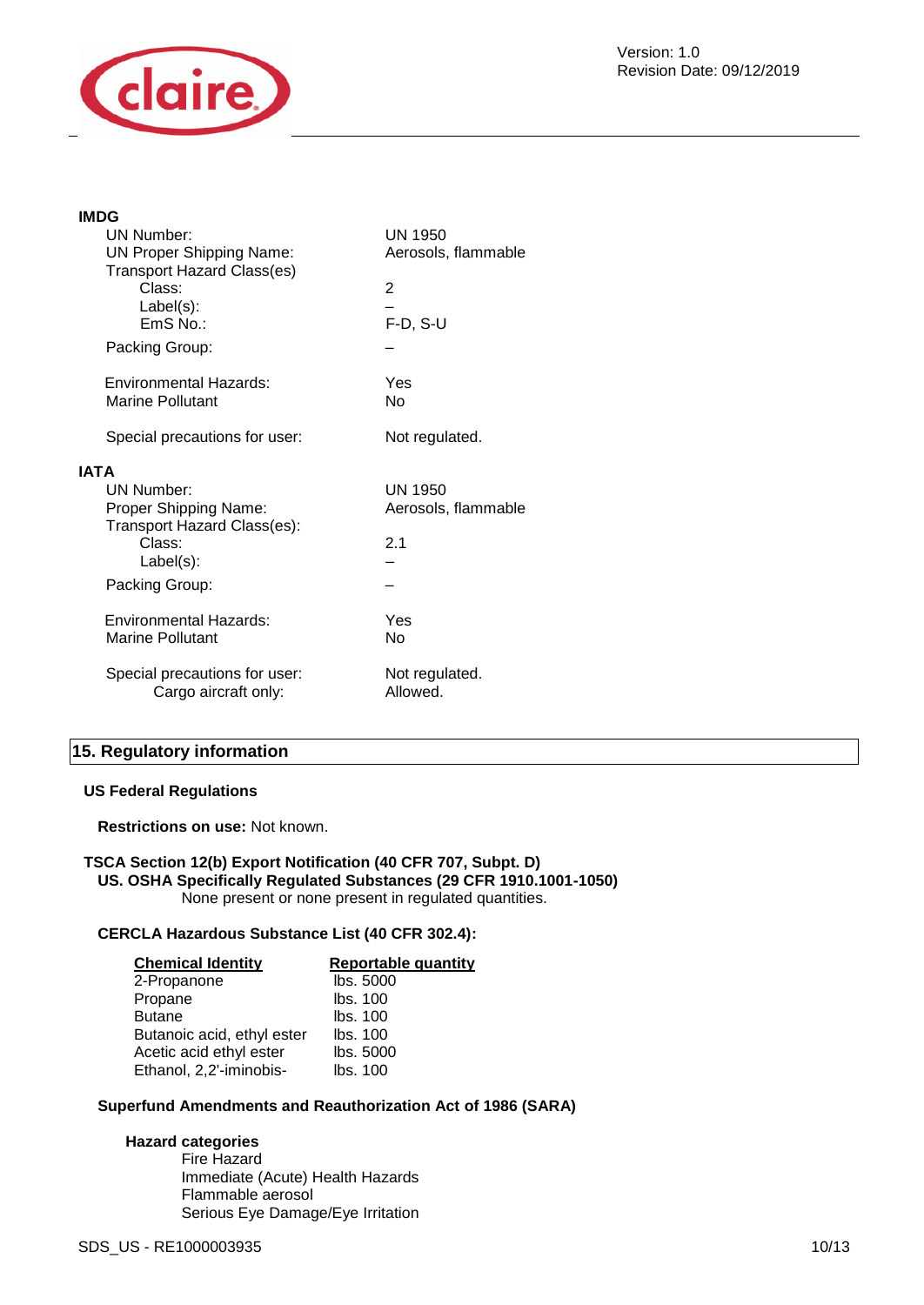

Skin sensitizer Specific Target Organ Toxicity - Single Exposure

#### **SARA 302 Extremely Hazardous Substance**

| <b>Chemical Identity</b> | Reportable<br>quantity |  |
|--------------------------|------------------------|--|
| 2-Propanone              |                        |  |

**Threshold Planning Quantity** 

### **SARA 304 Emergency Release Notification**

| <b>Chemical Identity</b>   | <b>Reportable quantity</b> |
|----------------------------|----------------------------|
| 2-Propanone                | lbs. 5000                  |
| Propane                    | lbs. 100                   |
| <b>Butane</b>              | lbs. 100                   |
| Butanoic acid, ethyl ester | lbs. 100                   |
| Acetic acid ethyl ester    | lbs. 5000                  |
| Ethanol, 2,2'-iminobis-    | lbs. 100                   |

### **SARA 311/312 Hazardous Chemical**

| <b>Chemical Identity</b>      | <b>Threshold Planning Quantity</b> |
|-------------------------------|------------------------------------|
| 2-Propanone                   | 10000 lbs                          |
| Propane                       | 10000 lbs                          |
| <b>Butane</b>                 | 10000 lbs                          |
| Oils, orange, sweet           | 10000 lbs                          |
| Benzaldehyde                  | 10000 lbs                          |
| <b>Proprietary Fragrance</b>  | 10000 lbs                          |
| 2-Oxiranecarboxylic acid,     | 10000 lbs                          |
| 3-methyl-3-phenyl-, ethyl     |                                    |
| ester                         |                                    |
| Cyclohexanepropanoic          | 10000 lbs                          |
| acid, 2-propen-1-yl ester     |                                    |
| Ethanol, 2,2',2"-nitrilotris- | 10000 lbs                          |
| Acetic acid ethyl ester       | 10000 lbs                          |
| Ethanol, 2,2'-iminobis-       | 10000 lbs                          |

### **SARA 313 (TRI Reporting)**

None present or none present in regulated quantities.

### **Clean Air Act (CAA) Section 112(r) Accidental Release Prevention (40 CFR 68.130): Clean Water Act Section 311 Hazardous Substances (40 CFR 117.3) US State Regulations**

### **US. California Proposition 65**

This product contains chemical(s) known to the State of California to cause cancer and/or to cause birth defects or other reproductive harm.

Ethanol, 2,2'-iminobis- Carcinogenic. 07 2012

### **US. New Jersey Worker and Community Right-to-Know Act**

#### **Chemical Identity**

2-Propanone Propane Butane

### **US. Massachusetts RTK - Substance List**

No ingredient regulated by MA Right-to-Know Law present.

### **US. Pennsylvania RTK - Hazardous Substances**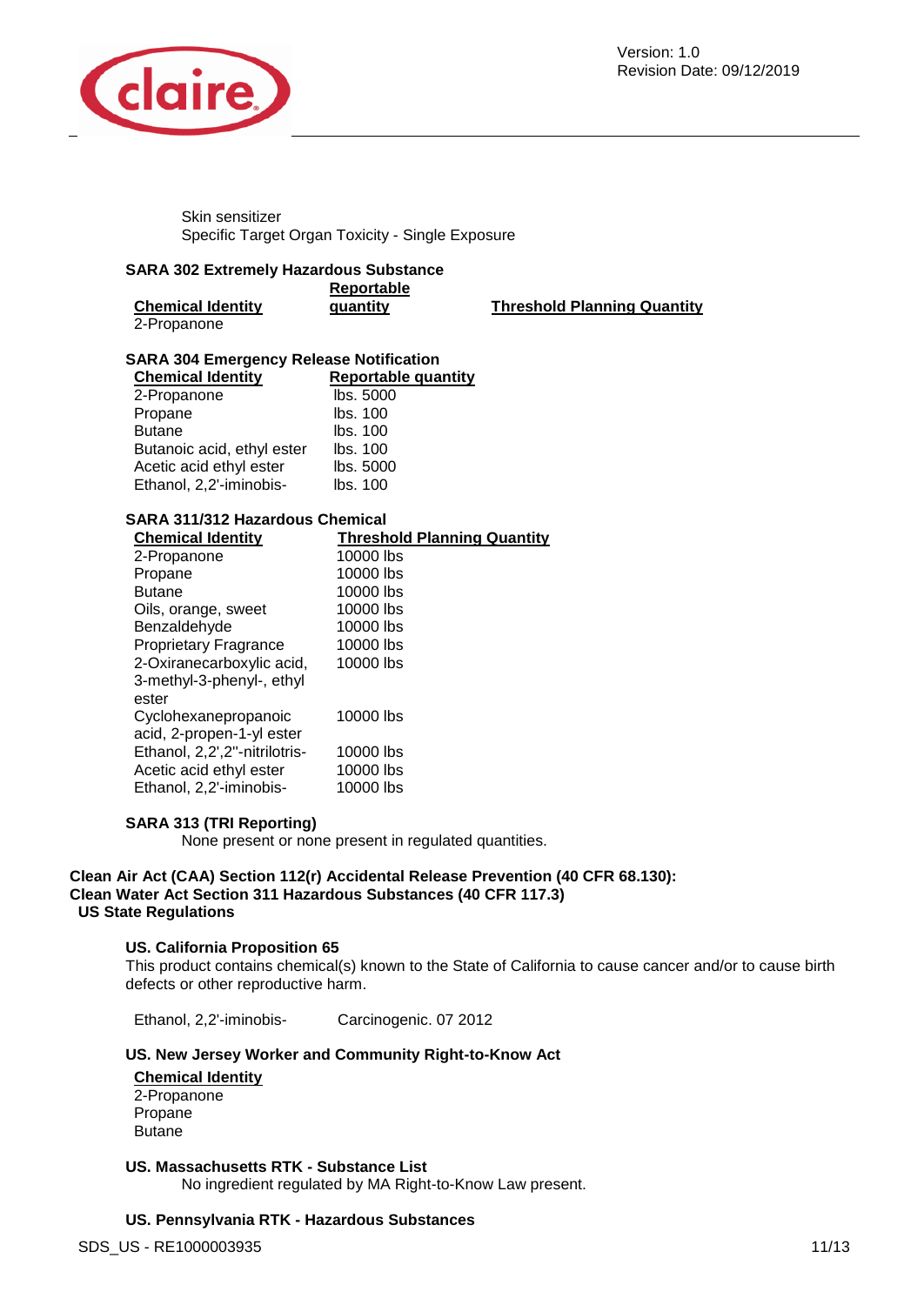

### **Chemical Identity**

2-Propanone Propane Butane

### **US. Rhode Island RTK**

No ingredient regulated by RI Right-to-Know Law present.

### **International regulations**

### **Montreal protocol**

2-Propanone

### **Stockholm convention**

2-Propanone - -

#### **Rotterdam convention**

2-Propanone - -

### **Kyoto protocol**

# **Inventory Status:**

China Inv. Existing Chemical Substances: Not in compliance with the inventory.

Ontario Inventory:  $\blacksquare$  Not in compliance with the inventory. SDS\_US - RE1000003935 12/13

Not in compliance with the inventory. Canada DSL Inventory List: On or in compliance with the inventory EINECS, ELINCS or NLP: Not in compliance with the inventory. Japan (ENCS) List:  $\blacksquare$  Not in compliance with the inventory. Korea Existing Chemicals Inv. (KECI): Not in compliance with the inventory. Canada NDSL Inventory:  $\blacksquare$  Not in compliance with the inventory. Philippines PICCS:  $\blacksquare$  Not in compliance with the inventory. US TSCA Inventory: On or in compliance with the inventory New Zealand Inventory of Chemicals: Not in compliance with the inventory. Japan ISHL Listing:  $\blacksquare$ Japan Pharmacopoeia Listing: The Motion of Not in compliance with the inventory. Mexico INSQ: Mexico INSQ: Not in compliance with the inventory.